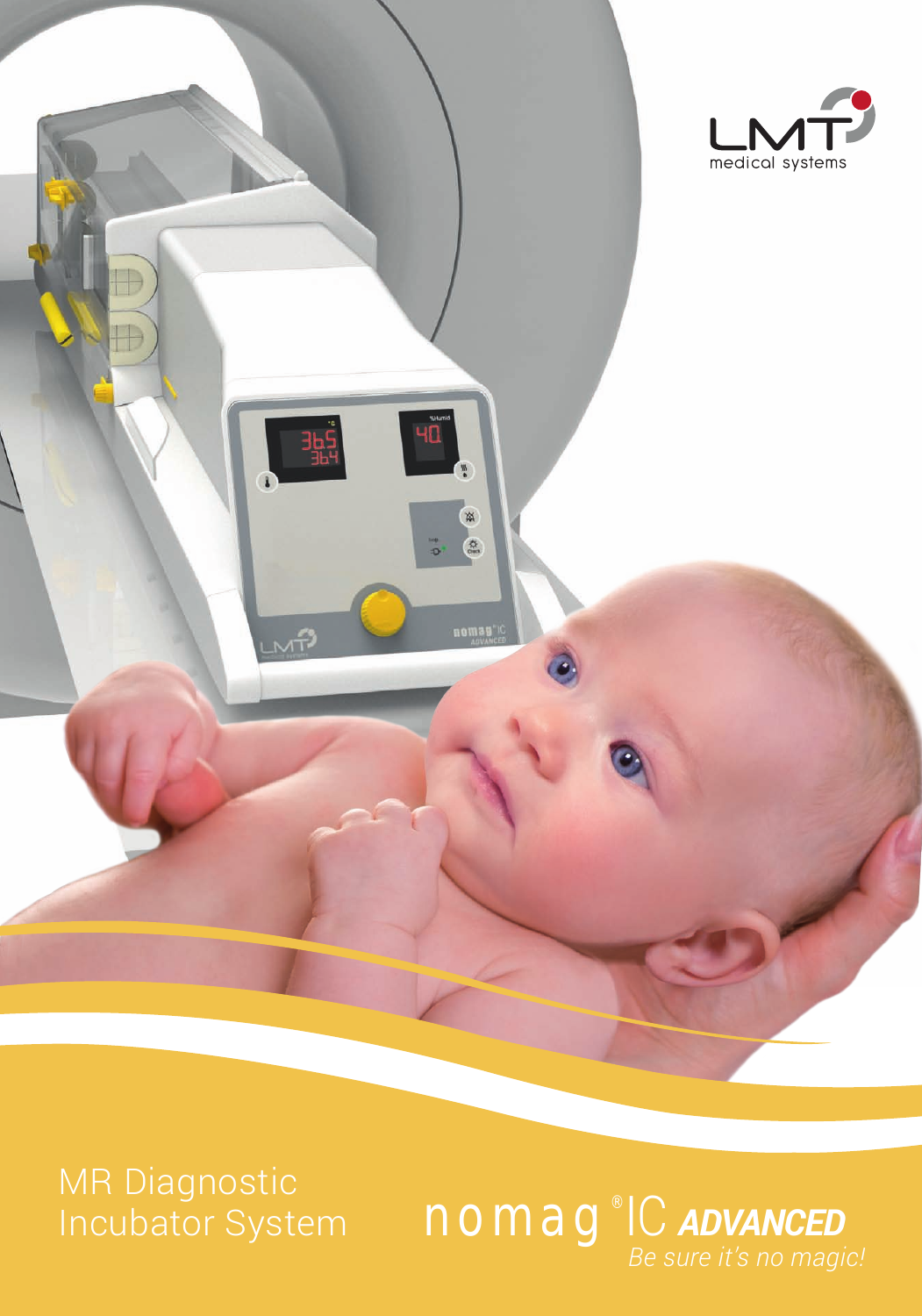



## INNOVATION OUT OF LUEBECK: THE INCUBATOR FOR MRI SCANNERS

With the ground-breaking development of their MR diagnostics incubator for the transport and MRI examination of infants, Luebeck's own LMT Medical Systems GmbH has revolutionized pediatric radiology. Situated at the intersection of radiology and neonatology, the system allows premature babies and unstable newborns to be transported directly from the NICU into the MR suite for examination by optimal, non-invasive Magnetic Resonance Imaging. Before, infants with intensive medical care needs, and especially babies born before the 37th week of pregnancy, were unable to undergo an MRI examination safely.

## EVEN BETTER FUNCTIONALITY IN A NEW GENERATION

In this new generation, the MR Diagnostics Incubator System nomag<sup>®</sup>IC ADVANCED, LMT Medical Systems GmbH has brought functionality many steps forward. Patient access and noise protection in the MRI scanner were improved, a wider patient bed, and reduced overall weight of the incubator. Just as with previous models, the life-sustaining incubator provides the required ambient temperature and humidity level for the baby, optimizing protection during transport and the MRI examination.

## INSTALLATIONS WORLDWIDE EXPERTS BY EXPERIENCE

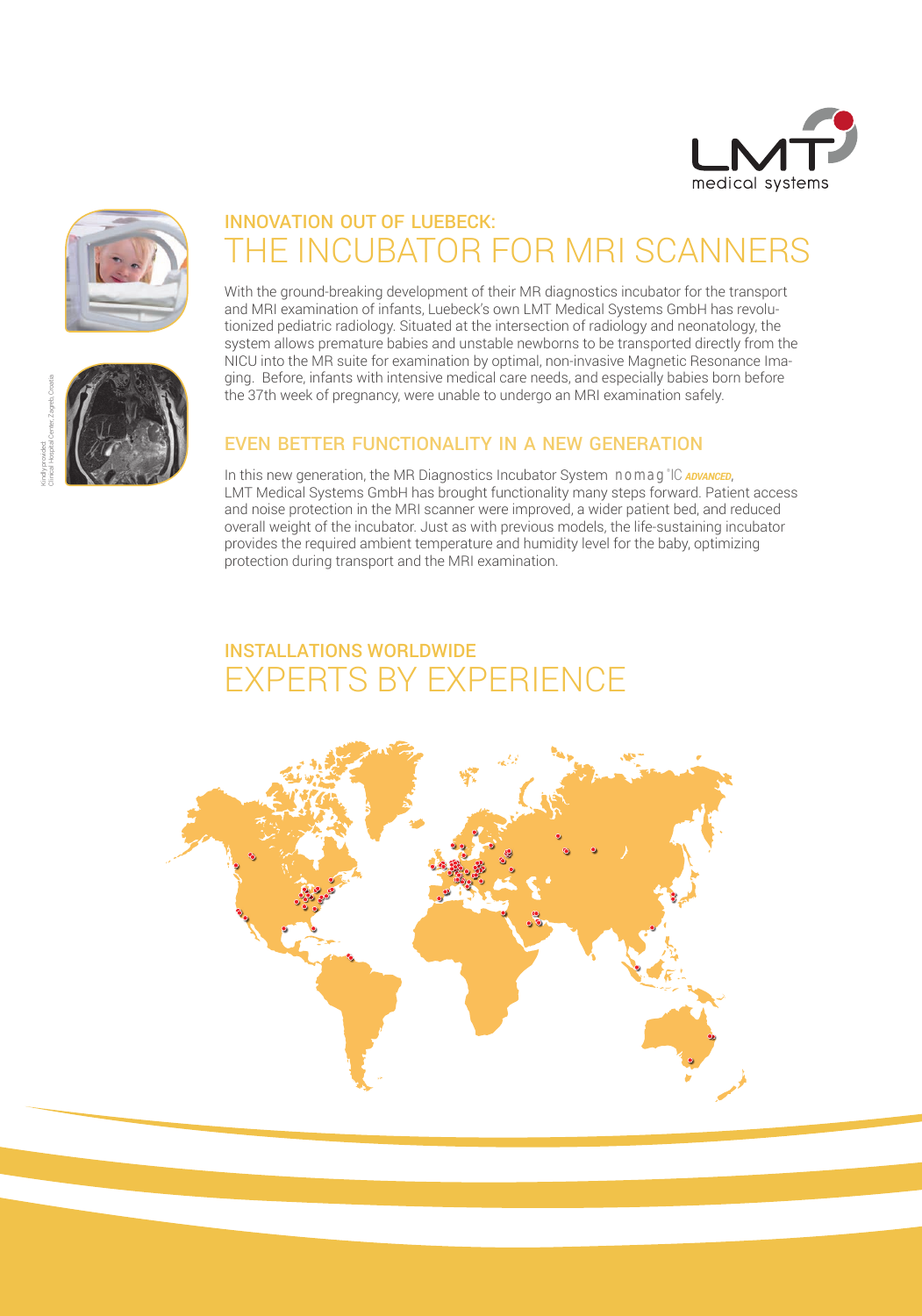







# MRI MEETS NEONATOLOGY: MR DIAGNOSTICS INCUBATOR

The treatment of newborn and premature babies makes high demands of neonatologists and radiologists, and if complex organic abnormalities or malformations occur, non-invasive diagnostics are required. For instance, MR examination methods of the nervous system of newborn or premature babies today include MR spectroscopy, diffusion imaging or functional MRI. With the new MR Diagnostics Incubator System **nomag**®IC ADVANCED, such examinations can be performed on infants quickly and without complications.

### RADIOLOGY SUITABLE FOR INFANTS

The properties and features of the MR Diagnostics Incubator System nomag ® IC *ADVANCED* are designed to meet the needs of both newborn and premature babies:

- Temperature and humidity regulation according to the child's needs
- No exposure to radiation for the baby
- A reduced need for sedation and elimination of general anaesthesia
- Improved noise protection for the infant in the MRI scanner
- Wider patient bed
- Optimal diagnostics options thanks to adapted RF coils for the head and body
- Optimized examination time with maximum safety
- Minimal patient handling

### WELL-GROUNDED CONCEPT, SIMPLE HANDLING

The MR Diagnostics Incubator System **nomag** IC ADVANCED also ensures simple handling of the system for the medical staff:

- Better access to the patient
- Better handling thanks to reduced weight
- Easier cleaning thanks to modular design
- Optimized workflow for MRI examinations

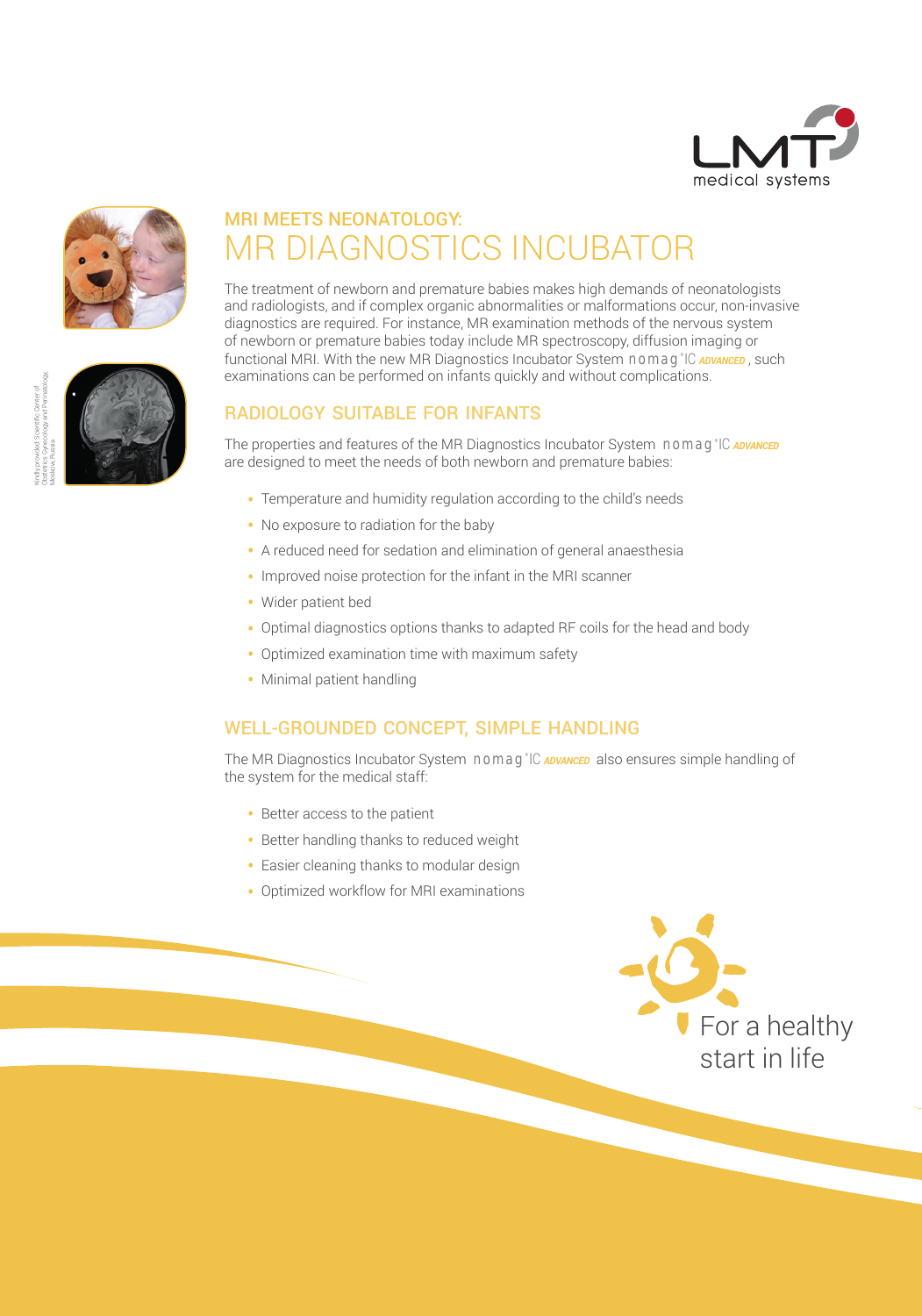## MR DIAGNOSTICS INCUBATOR SYSTEM: ACCESSORIES



MR Diagnostics Incubator System nomag ® IC *ADVANCED* in MRI

Thanks to its individual temperature and humidity regulation, elimination of general anaesthesia, and no exposure to radiation, the MR Diagnostics Incubator System nomag ® IC *ADVANCED* meets the highest neonatological requirements, and is compatible with MRI systems of leading manufacturers.

### IMAGE DESCRIPTIONS

- 1 **nomag**<sup>°</sup>IC **ADVANCED** for 1.5/3.0T
- 2 Neonatal head array coil 16K for 1.5 / 3.0T
- 3 Neonatal head array coil 8K for 1.5 / 3.0T
- 4 Neonatal body array coil for 1.5 / 3.0T
- 5 MR-compatible suction